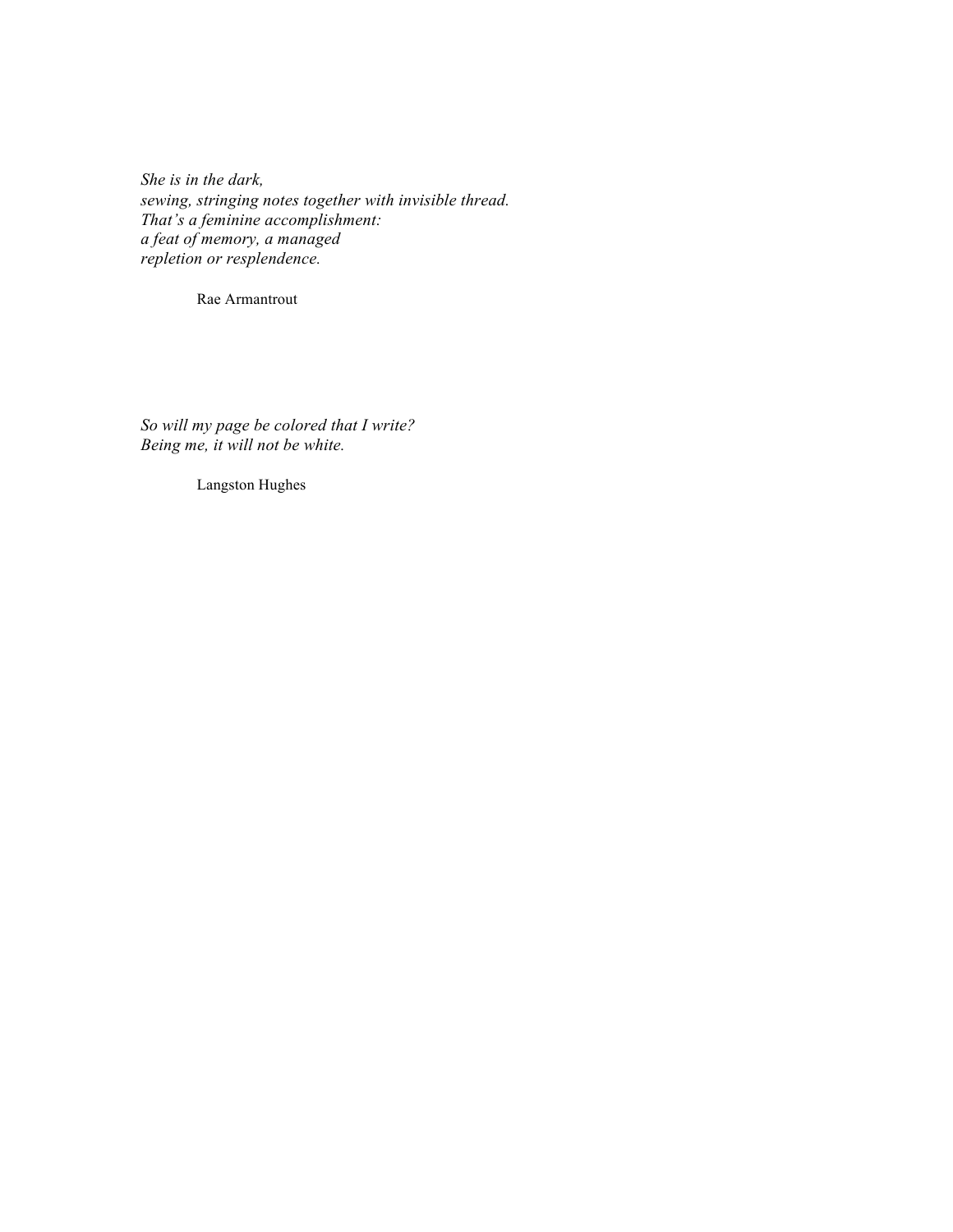#### **Contents**

### Dark White

#### **And Here We Are in Oakland: Journals**

1997 What Mommies Say 1998 Thank You for Telling Me 1999 The Toughest 2000 Nobody Says So 2001 Transchieving

#### **Feminine**

My Mary My Mystic Small Square Begin in Blue A Parakeet Feminine Words Looking for a Street In My Girlish Days

### **Foundress of Nothing: Journals**

2002 *La Mala Femmina* 2003 "There Wouldn't Be an 'I'" 2004 The Innocency 2005 Someone I Used to Know 2006 Boiling Tea 2007 Because You Are Full of Rage

#### **My Singing Teachers**

Coloratura Work Doris Love Hector Herrera Twice a Finalist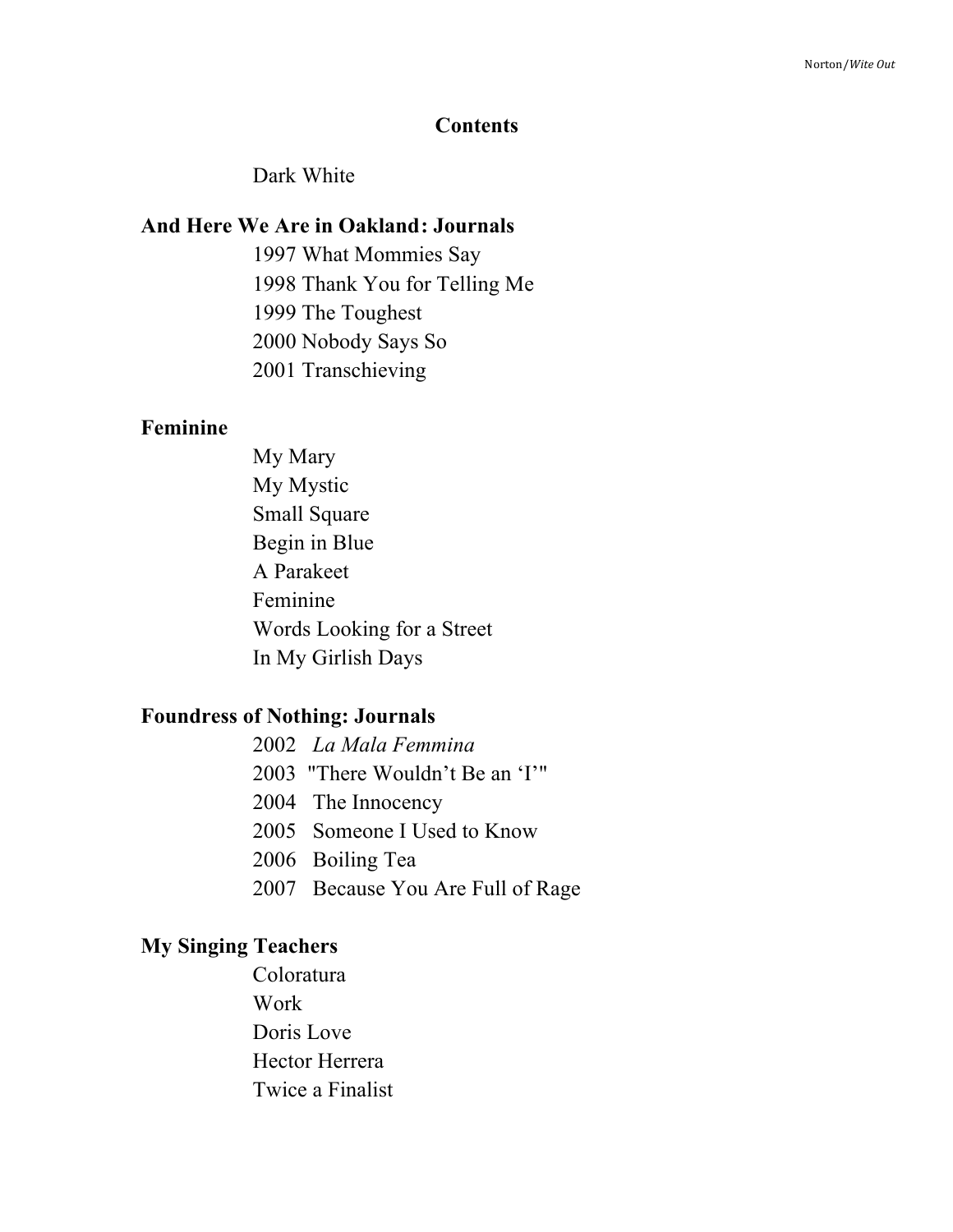Meditations in Another Emergency Prayer (I Have No Money) "Work" Doll Values

# **What You Can't Do About It: Journals**

- 2008 Johnnie
- 2009 Some of Those Stars
- 2010 If the Fool Would Persist

# **Translations for an Imaginary Audience**

Book of Found Stain Dream After Reading Pasternak My Little Brown Book (Angrily) Experience

### **Lyric Episodes: Journals**

- 2011 *Di Maise Iz Ois*
- 2012 Little Miracle
- 2013 Mamamamamama
- 2014 Black Valley / Whiteface

The Burnt Lands

# **Beyond Category: Journals**

2015 *An Nóta Gorm* 2016 How Far Did You Get?

# **Notes and Acknowledgments**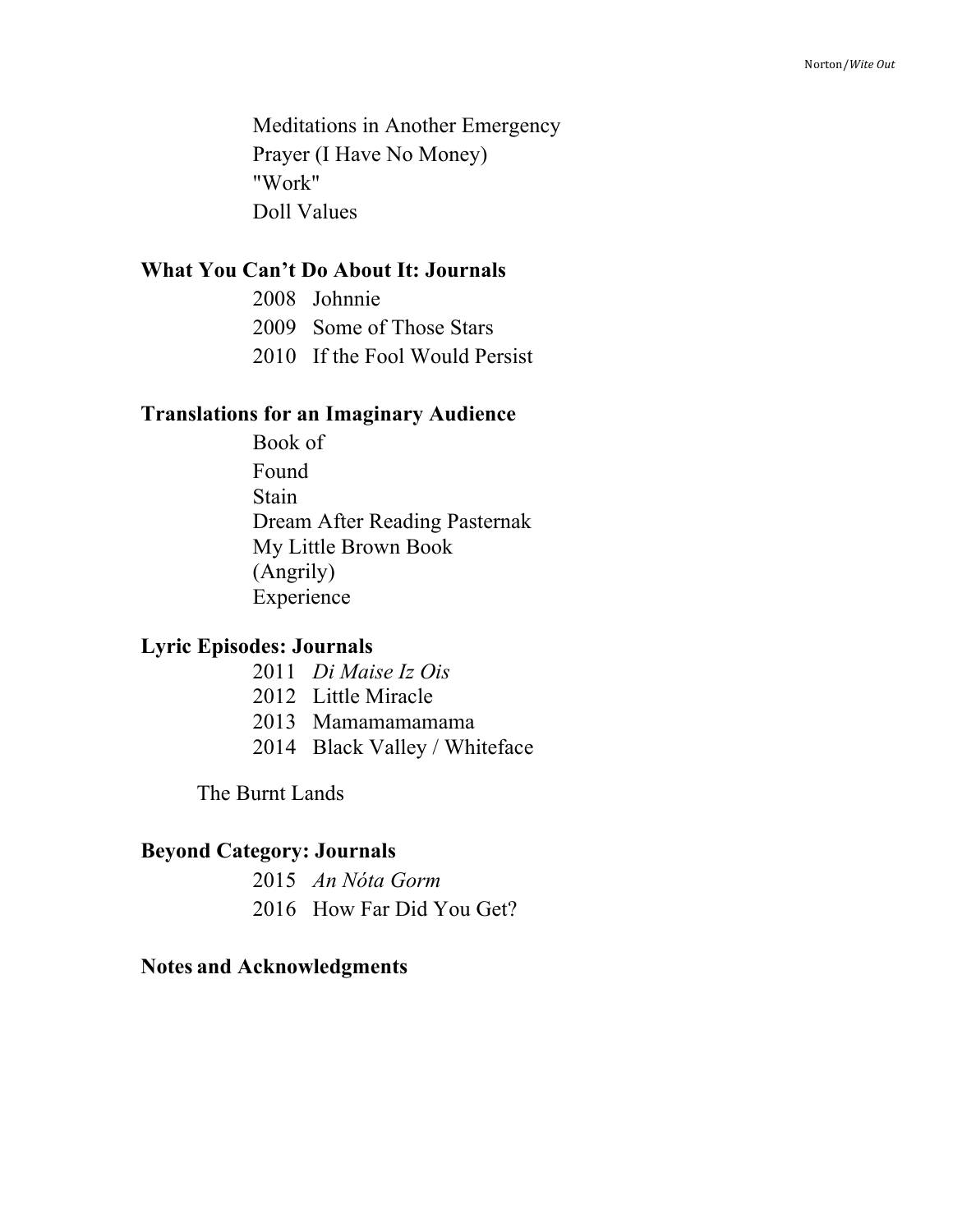#### *Dark White*

*We have one mother and some fathers, we come from clan. O the poverty of our identity, to be so proud of what we guess we are. I am a church of that. Of such weightless stone I build my plinth, with color alone.*

Robert Kelly, from "Berlin Sonnets"

**1**

Flying out of Boston after a literature conference in Cambridge. Theory, theory, theory, and a professor rhapsodizing about spanking. And there was a talk about the amygdala. ("The amygdala receives inputs from all senses as well as visceral inputs.")

The plane leaving Logan swooped low over the South Shore; when I looked out the window I did a double take—we were passing over the house I grew up in. Ma's laundry was there on the line—her polyester pants, her dish towels. Across the inlet from the back of our house, the shipyard and the Proctor and Gamble stacks. Sometimes, when I was a teenager, the air was so thick with the smell of Ivory Soap, I'd gag. "That's not pollution," Ma would say. "That's *clean."* 

In the ship's manifest for the *Giuseppe Verdi* on which my mother's parents traveled from Palermo to Ellis Island in 1924, there is a column where they note the complexion of each Sicilian immigrant—dark, fair, swarthy, yellow, whatever. This category doesn't appear on the manifests of ships that came from Ireland, like the *Scythia* on which my father's mother arrived from Cobh that same year. There's also a place to note identifying marks on the faces of the Italians from the South; lots of men had scars on their faces.

Anarchists had bombed Salutation Street in the North End and many other targets. Sacco and Vanzetti had been unjustly prosecuted. All Italians were suspect. Most of the Sicilians on the ship *Giuseppe Verdi* were labeled "dark white," but there must have been some question on board about my mother's mother; "fair" is noted, then crossed out.

There's a drawbridge between our house and the shipyard and soap factory. Ma says her father, a cement mason from Salemi, worked on it for the WPA in 1936. He was a tyrant, they say; volcanic.

In Sicily, he and my grandmother grew up near Erice. A volcano and goddesses and work, that's the heritage. When my mother's father was a baby in the province of Trapani, Emily Dickinson was still alive in Amherst ("Vesuvius at home," she called her father), writing New Englandly of Sicily:

*Partake as doth the Bee, Abstemiously. The Rose is an Estate – In Sicily*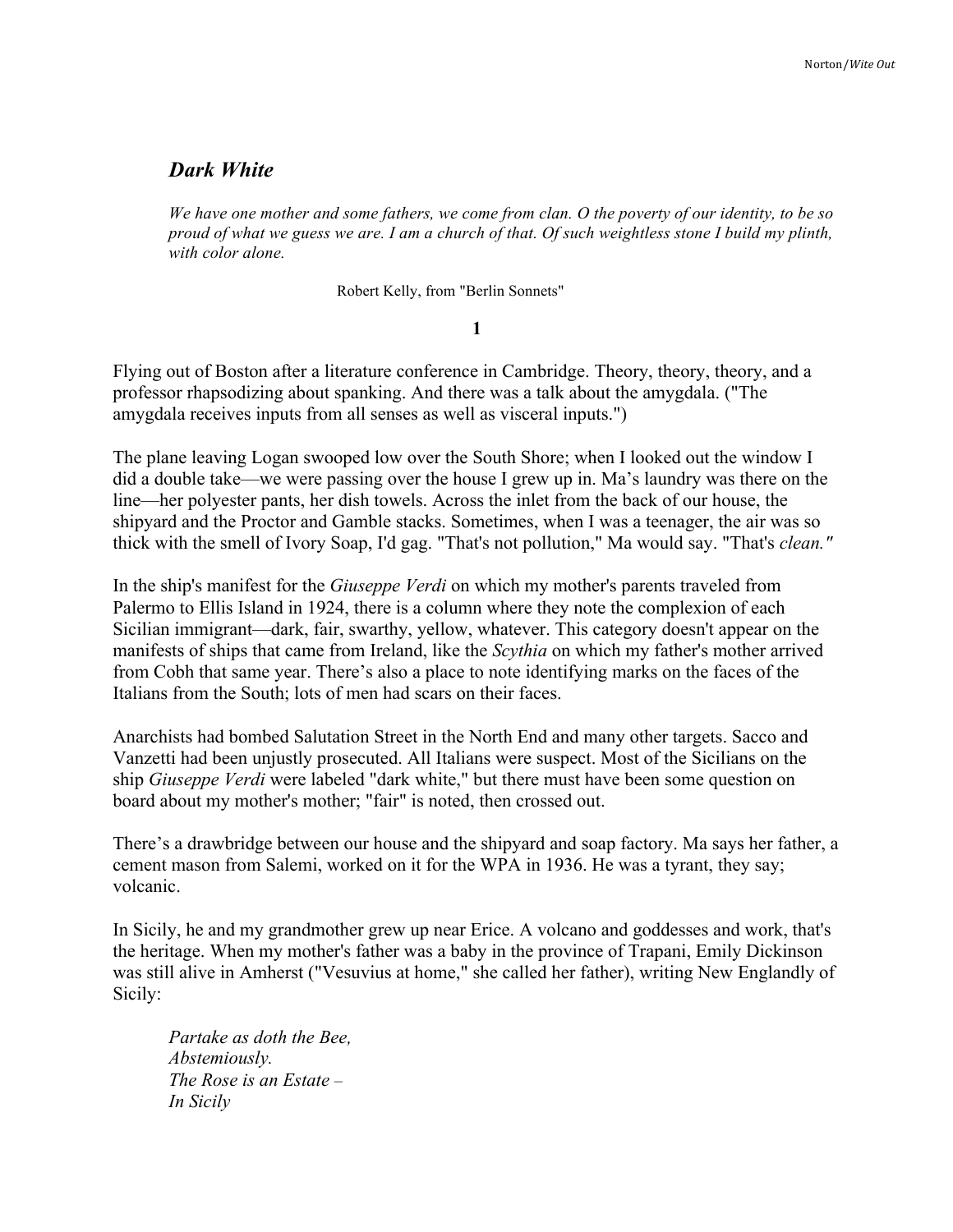In my parents' kitchen at sunset, washing the dishes and looking north, I thought the black Ivory smokestacks against the sky were beautiful.

**2**

When I told my grand-mother I was going to visit Chicago, she crossed her arms over her chest and frowned. "Chicago—lotta blacka people!"

My sister laughed and said, "Yeah, Nonie, that's why she wants to go there."

"Oh, stop it, Caroline," I said. But I laughed too.

"*Che cosa? Che fai*?" Nonie was confused. No *capisce*.

"Never mind, Nonie."

Nonie wanted to tell me something; my mother translated.

*She says that when she came to this country she didn't understand no English and she didn't know no one and my father locked her up in that place in East Boston on the top floor—*

*—*

*She says she heard kids playing in the street and wondered why they weren't working—*

*She says when she was a girl in Salemi all the kids worked. They did piece work—made doll dresses like the ones she crochets for you girls—*

*She says the boys worked in the salt pans or watched sheep or picked grapes—*

*She says when her baby brother Nicolo died of cholera she helped her mother dress him in a little suit—*

**—**

*She says it was hard to get his arms into the sleeves—*

Last year I told my mother the story about Nonie saying, "Lotta blacka people!"

My mother said defensively, "Oh, but Nonie liked some black people."

"What are you talking about? Nonie didn't know any black people."

"Oh, she really liked Tina Turner."

"Are you kidding me?"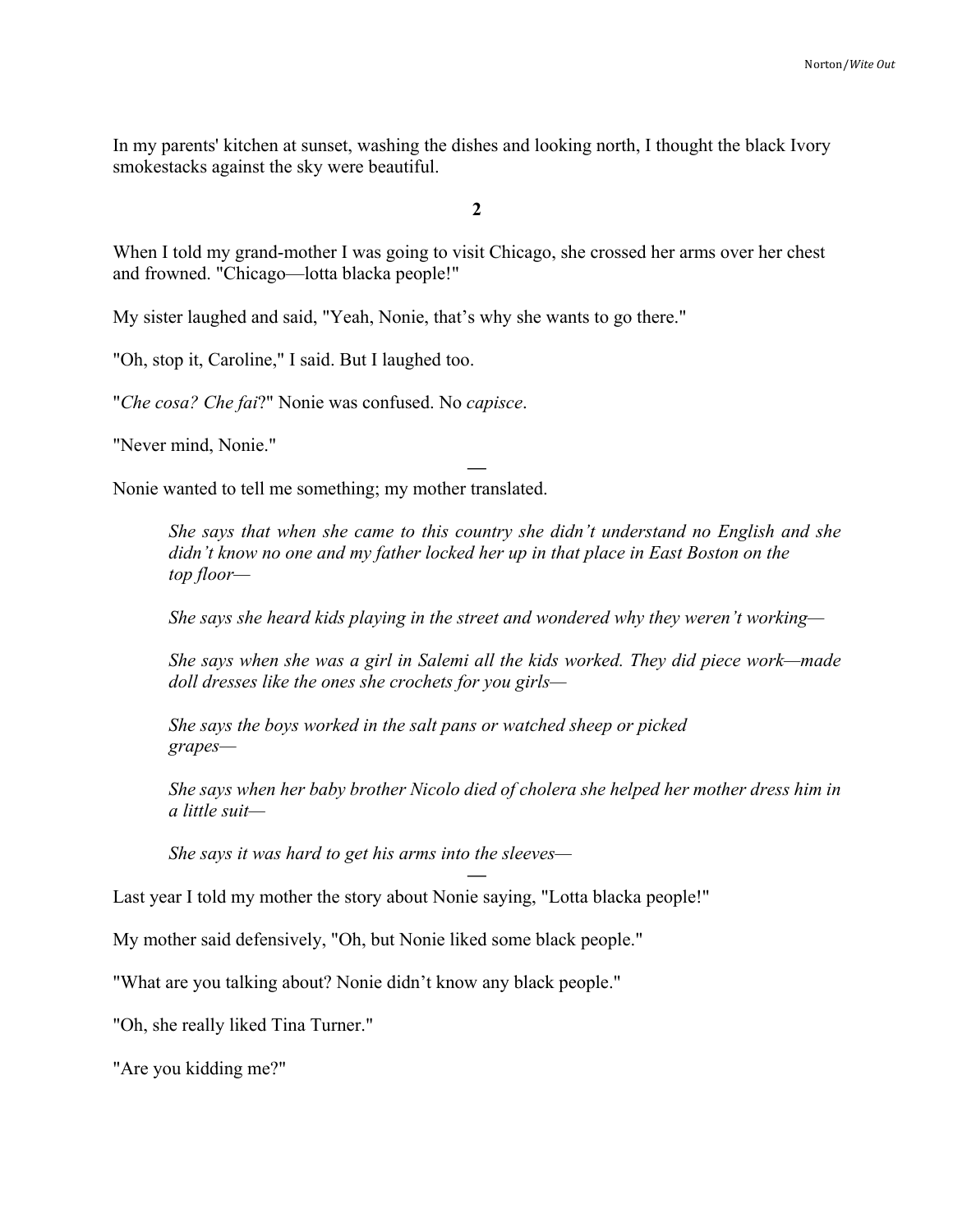"No, I'm serious. Nonie pretended she didn't know no English, but she liked TV. Remember when Tina wrote her book and went on all the shows? Well, all that stuff that she talked about the things Ike did to her, the beatings—that's what Pa did to Nonie."

**3**

#### *On my volcano grows the Grass, A meditative spot –*

Emily Dickinson, #1677

My daughter at six dreamed she was an "international playboy," though she had no idea what that was. She curled up beside me; I gave her a sip of my juice. I told her what I'd been reading for my reading group: *The Life of Samuel Johnson*.

I didn't tell her about the really white woman in the group who often mentioned her fair skin and famous husband. Reading, I was deciding, was something to do alone or with one other: this little one, my girl.

In bed I told my daughter about Boswell, who listened to everything Samuel Johnson said and wrote it down. She kissed her own hand, thinking it was mine, and wondered aloud, "Who was Boswell's Boswell?"

Fair-minded little Portia, my Isabel with her crooked bangs (I cut them wrong).

She seems so mellow now, but is she? Did she stir inside me as I watched a tantrum on the subway, that boy in fatigues shooting a toy gun at his pregnant mother? "Please take his gun away," I did not say. This was on the F train. I gave up my seat for her though I was also pregnant. But I wasn't visibly anything.

Our women were clean, especially the Italians. The Irish said Italians were dirty. In the South End, when my mother was six, my grandmother went to work in a factory, sewing men's uniforms alongside Sicilian, Syrian, and Lebanese immigrants.

We were dark white, but in New England we were immaculate.

Snow made me, I said to summer when I missed the winter. When it was winter, I burned.

> *Lizzie Borden took her axe Gave her mother forty whacks When she saw what she had done Gave her father forty-one*

Bunch of little Catholics in the schoolyard, jumping rope to Yankee gore. "La la la" is one thing sung, another thing in chalk or cursive. In cold type, it has no tongue.

**——**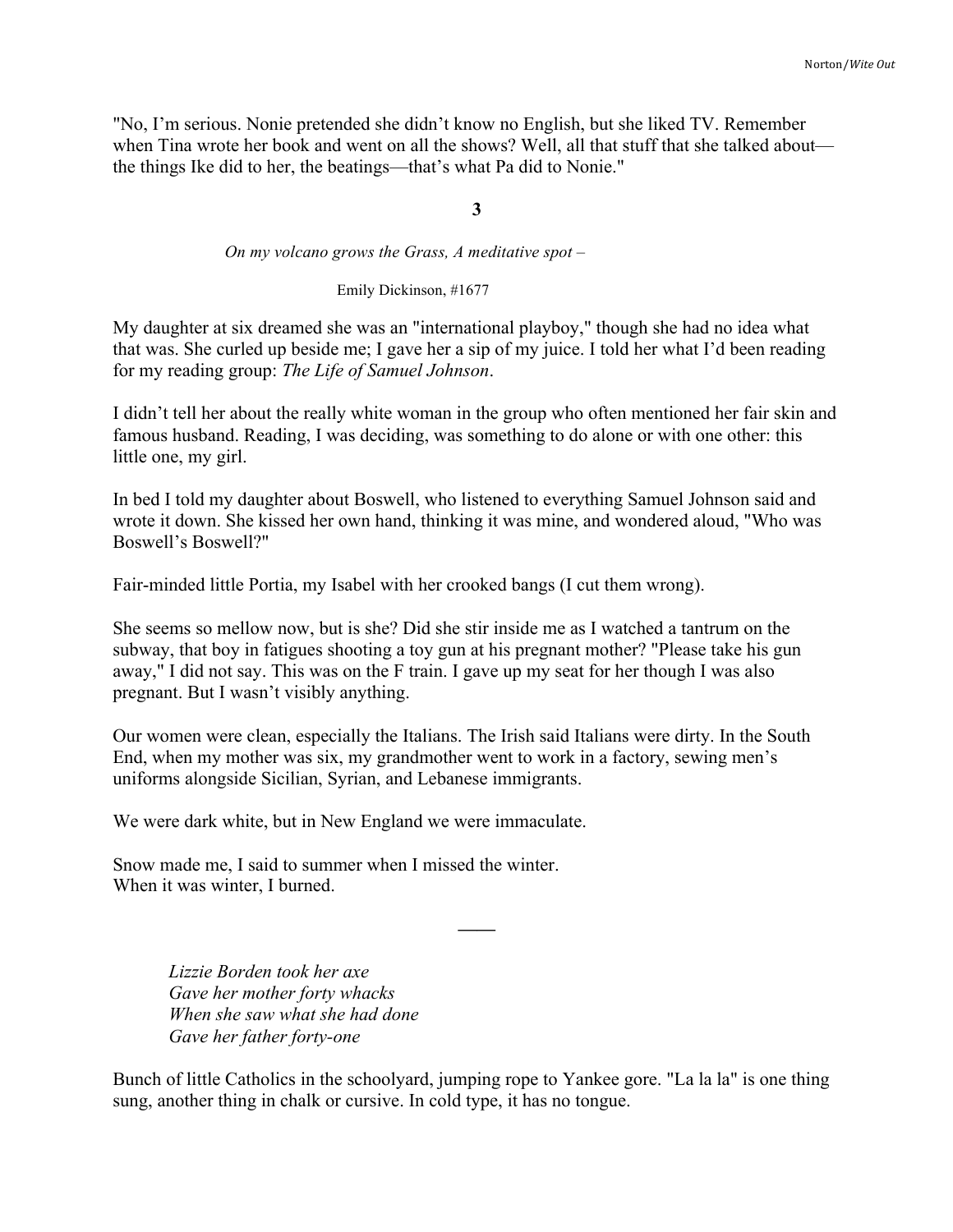We were happy when jumping, didn't mind the drizzle, were too young to bleed or even know about it. The boys played far away, another species. They ran around with sharpened sticks; we chanted murder.

Now I know that it was very hot when (they say) Lizzie Borden slaughtered her parents. And she had her period when she did it (did she do it?). And her father had killed her pigeons.

**—** 

My father's people were Irish, and instead of sewing and eating and fighting, they drank and sang and fought.

Packed into the back seat of the car, we belted out:

*She had a baby six months old, Weela weela wallia She had a baby six months old Down by the river Salia.* 

*She had a big knife three feet long, Weela weela wallia She had a big knife three feet long, Down by the River Salia.* 

*She stuck the knife in the baby's head, Weela weela wallia The more she stabbed it the more it bled Down by the River Salia.* 

In our car, even the baby tried to sing it, though he didn't know the words.

Driving to the factory outlet in Fall River to get our winter coats, my parents hissing at each other in the front seat, I thought of Lizzie Borden. Maybe her mother told her she smelled. I don't know what her father said. Probably nothing. But she knew he thought she was disgusting. Her parents agreed on this at least.

**—** 

She was often alone with them. She gorged on biscuits upstairs in a closet, if there were any biscuits. If there was nothing to eat, she sucked a wooden dowel dusted with sugar. She had a thirst for justice, a kind of lust.

Who lives in that house now? Is it covered in aluminum siding like those around it? Oh, no now I see—it's a B & B.

**—**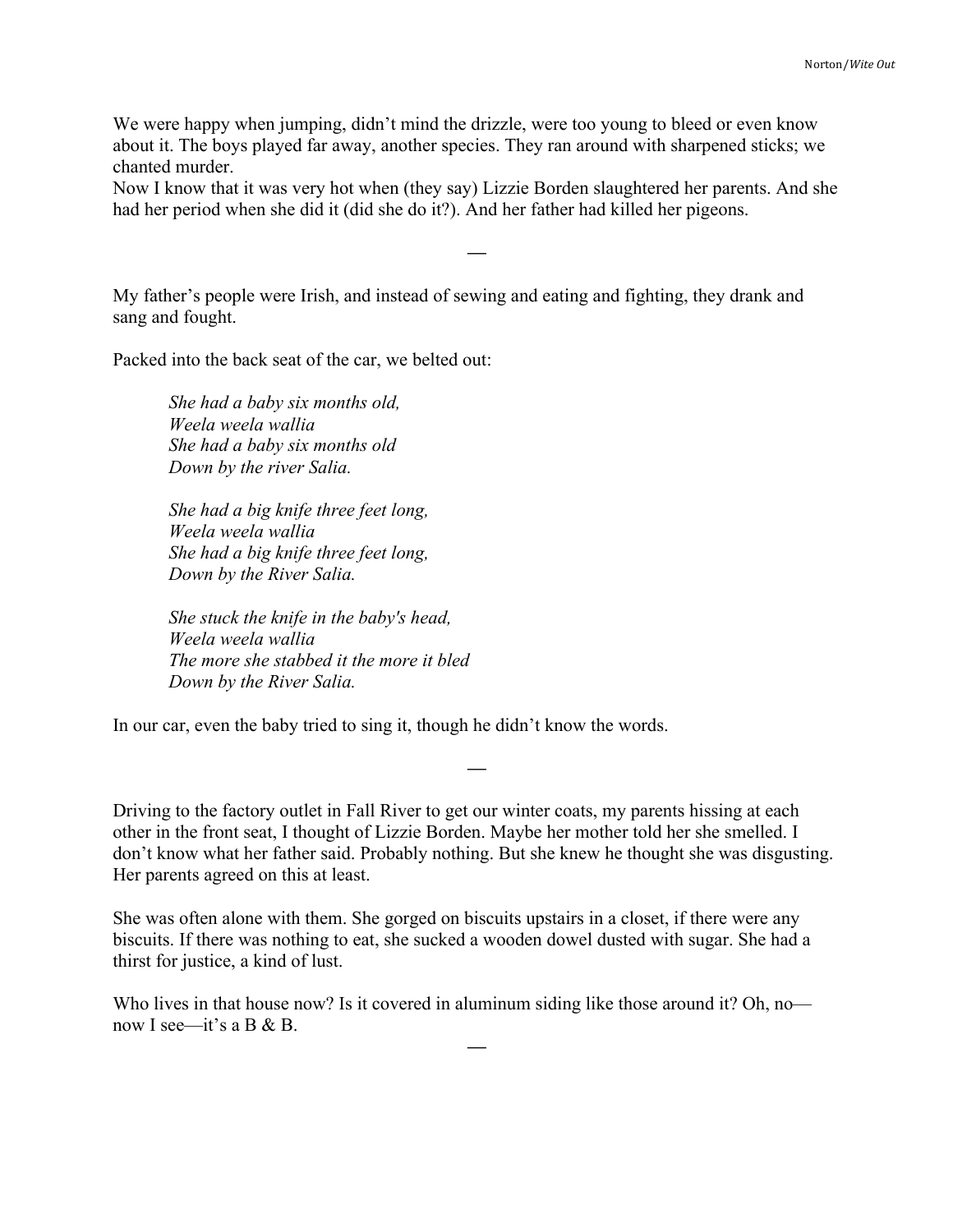I'd never heard of Emily Dickinson. Jump-rope rhymes were all I knew of poetry. The subject of the poem, the author of the murder. Lizzie Borden had no privacy, no rag or paper of her own. She bled and it was a mess. She heard voices and couldn't get them down.

**—**

My sister got the blue coat, I got the red: wide-wale corduroy. For a while I was confused about the wale and the whales, Fall River and New Bedford, the garment factories and Melville's ship, and corduroy itself, but now I know: corduroy is, in essence, a ridged form of velvet. You could see the trimmings on the factory floor. I took a scrap of my sister's blue.

#### **4**

My international playboy, my daughter, reminds me that she needs some Tampax. In my notebooks from her fourth year, I find a receipt from Bill's Drugs in Berkeley. I bought night diapers for her, Tampax for me, condoms for me, extra strength Tylenol for me, and bobby pins for her, since she was getting too big to swallow and choke on them. I'd never bought condoms before.

**—**

When Isabel was small she sat in my lap and we looked at a book of paintings from the Met. I told her about the Holy Family, the Trinity, all that. I told her about Christ, but I didn't say he was her savior.

We turned to other nativities. She was fascinated by the baby in every picture.

"Look, Mama, now she's in her crib." "And now she's having milk." "Now the angels see her." My daughter thought the main character was a girl. I didn't correct her.

Then it was Holy Week. On the way home from Our Lady of Lourdes I saw that someone had discarded sheaves of palms on the side of the road. Fr. Seamus Genovese had blessed the palms.

**—**

"Oh, what a shame," I said, picking them up.

Isabel asked, "Mom, what is 'shame'?"

Had I somehow raised a child who didn't know what shame was?

One Sunday a few years later, we watched a documentary about Pearl Harbor. Isabel started to ask me a question and I knew intuitively what it would be.

**—**

"Mom, are there rules in war?"

My heart broke. Someday she'd have to learn about war, rape, death. But this was not that day.

"It's Sunday night," I said, turning the VCR off. "Time to get ready for bed."

"But it's not night yet," she said, and she was right. So we discussed all the words for what it really was: dusk, twilight, sunset, evening.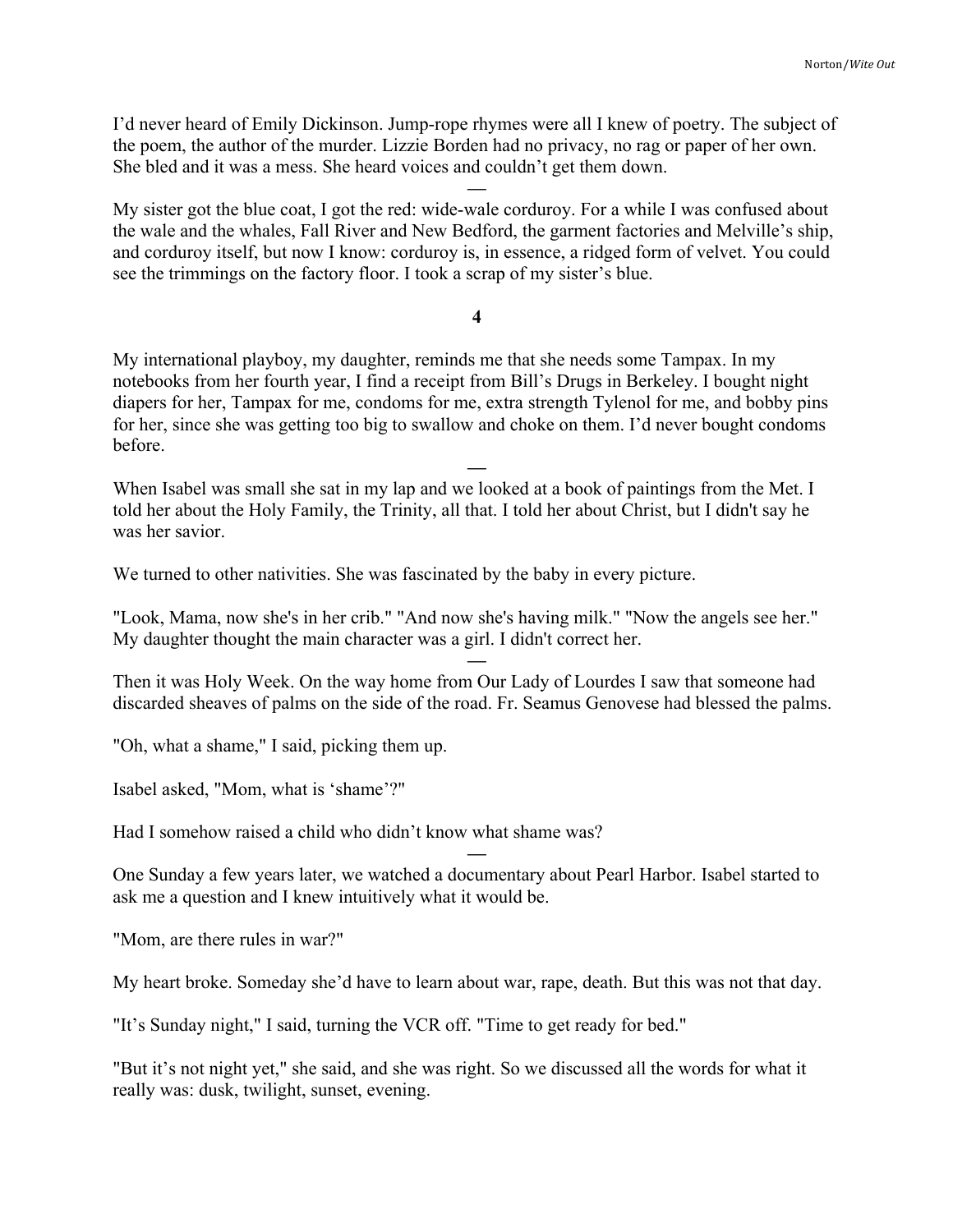At fifteen she was five inches taller than me. One night she helped clean up after dinner, handing me the plates and looking down at me in our tiny kitchen. Then she sat on the couch and we talked about whether or not she could get her nose pierced.

**—**

She asked if she could do this for her sixteenth birthday; I told her to research it and make a case for it and let me think about it for a few days.

The next day I stopped at Hee Sook's restaurant. The hostess had a nose piercing. "It's hard to keep clean," she told me. Isabel was disappointed when I told her that I wanted her to wait three months to see if she still wanted the piercing; she wished she had talked to me earlier about this—so the three-month waiting period would have been over by her birthday, October 5th. I started washing dishes. She picked up her homework.

Five minutes later, as I turned to wipe the counter, she looked up at me, stricken.

"What's wrong?" I said.

Tears were running down her face. "It's so sad," she said.

"What? That I won't let you get your nose pierced right away?"

I went over to sit with her on the couch and gave her a hug.

"No," she said, and held up her book. She was reading Plato's apology for Socrates. I asked her to read some of it aloud to me. She wiped her tears and read the part about Socrates, wisdom, god and the gods, and then she lost it.

**—**

**—**

"They killed him anyway," she sobbed, shaking her head.

Last week we were rolling around, wrestling and laughing. When we finished wrestling, we sprawled on the rug, and I felt something in my hair—her bobby pin had migrated.

I want to write a book for her about a woman wearing rags between her legs while stitching haberdashery. Soaked through while sewing lapels and buttonholes. A faint fingerprint of blood on the peach-colored lining of a suit. No poems sewn into that lining. No English. But we were there.